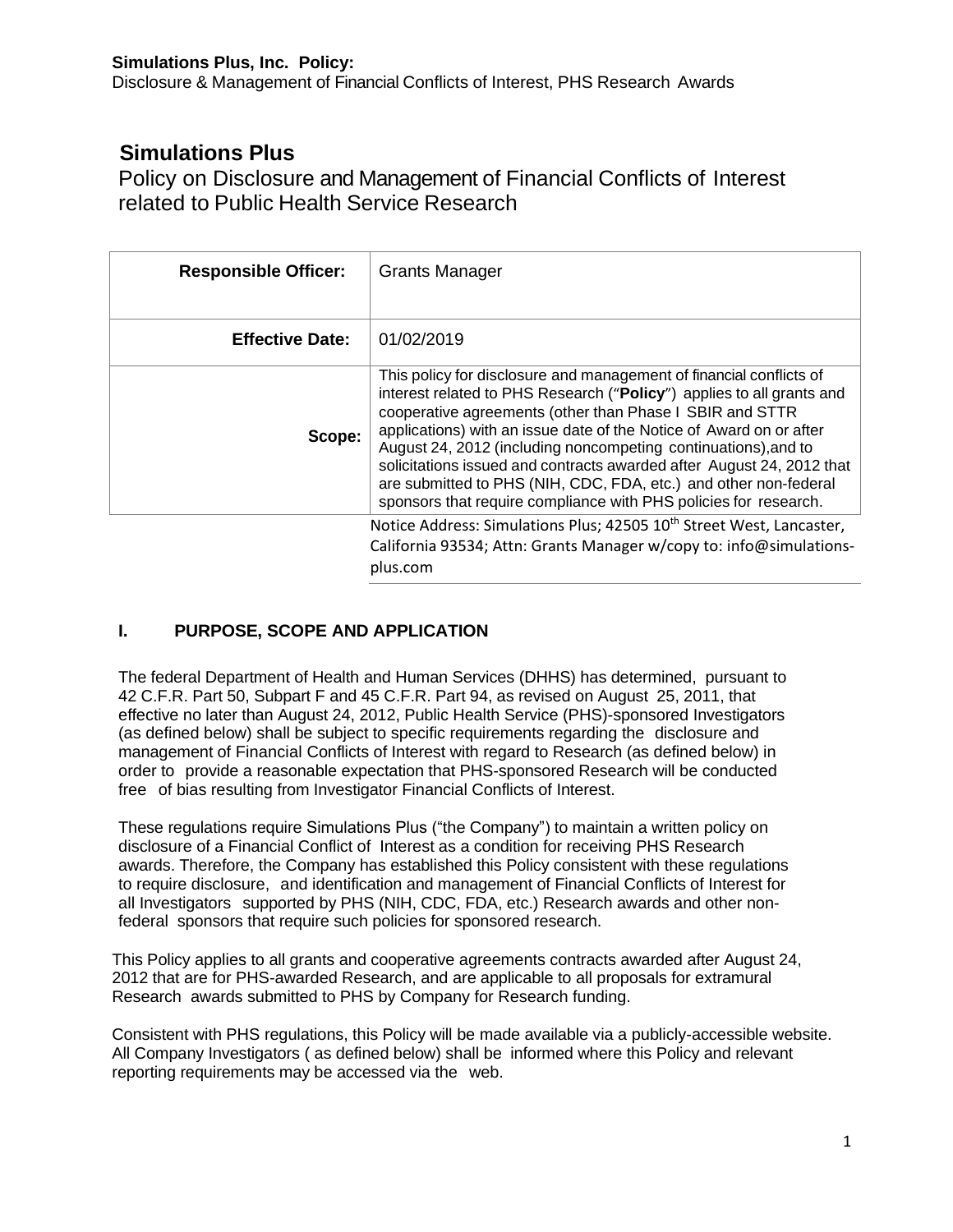Disclosure & Management of Financial Conflicts of Interest, PHS Research Awards

### **II. DEFINITIONS**

**Designated Official** means the Grants Manager, or designee, who solicits and reviews Investigators' completed Disclosure of Financial Interest forms and who may determine whether the Investigator has a Financial Conflict of Interest**.**

**Financial Conflict of Interest** means a Significant Financial Interest that is related to the PHS-funded Research activity in which the Investigator is engaged in his/her Company Responsibilities and that could directly and significantly affect the design, conduct and/or reporting of PHS-funded Research activity.

**Independent Review Committee (IRC)** means a committee which may be appointed (in lieu of or in addition to a designated individual) by the Grants Manager (or designee) to review Investigators' Significant Financial Interests related to PHS funded Research and Company Responsibilities, and to serve as the Designated Official(s) who determines whether any of the such Significant Financial Interests constitute a Financial Conflict of Interest.

**Company Responsibilities** means research, consulting service, and administrative services on behalf of the Company which are in the course and scope of the Investigator's employment.

**Investigator** means any individual responsible for the design, conduct, or reporting of the results of Research performed or to be performed under the PHS-sponsored Research project. This includes the Principal Investigator, Co-Investigators, Collaborators, Consultants, and any other individual who has responsibility for designing, conducting, or reporting of Research funded by PHS or proposed for such funding.

**Principal Investigator** means an Investigator who has primary responsibility for the scientific and technical conduct, reporting, fiscal and programmatic administration of a PHS-sponsored Research project.

**Key Personnel** means a PHS Research: Project Director, Principal Investigator and any other personnel considered essential to performance of Research and identified as Key Personnel in the contract proposal, grant, or contract for Research.

#### **Research**

As used in this Policy, any activity for which research funding is available from a PHS-awarding agency, including but not limited to Phase II Small Business Innovative Research (SBIR) and Phase II Small Business Technology Transfer Research (STTR) awards; *but excluded from this Policy, consistent with the underlying federal regulations, are Phase I Small Business Innovative Research (SBIR) and Phase I Small Business Technology Transfer Research (STTR) awards*.

**Significant Financial Interest** means, as consistent with federal regulations (42 CFR Part 50.603 and 45 CFR Part 94.3), a financial interest consisting of one or more of the following interests of the Investigator or the Investigator's spouse or state-recognized domestic partner and dependent children for the following categories, except in the case of travel:

a. With regard to any publicly-traded entity, a Significant Financial Interest exists if the value of any remuneration (other than remuneration described in Paragraph 5, below) received from the entity in the twelve months preceding the disclosure *and* the value of any equity interest in the entity as of the date of disclosure, when aggregated, exceeds \$5,000. Included are salary (other than salary described in Paragraph 5, below), consulting fees, honoraria, and the equity interest value at the date of disclosure as determined by public prices or other reasonable measure of fair market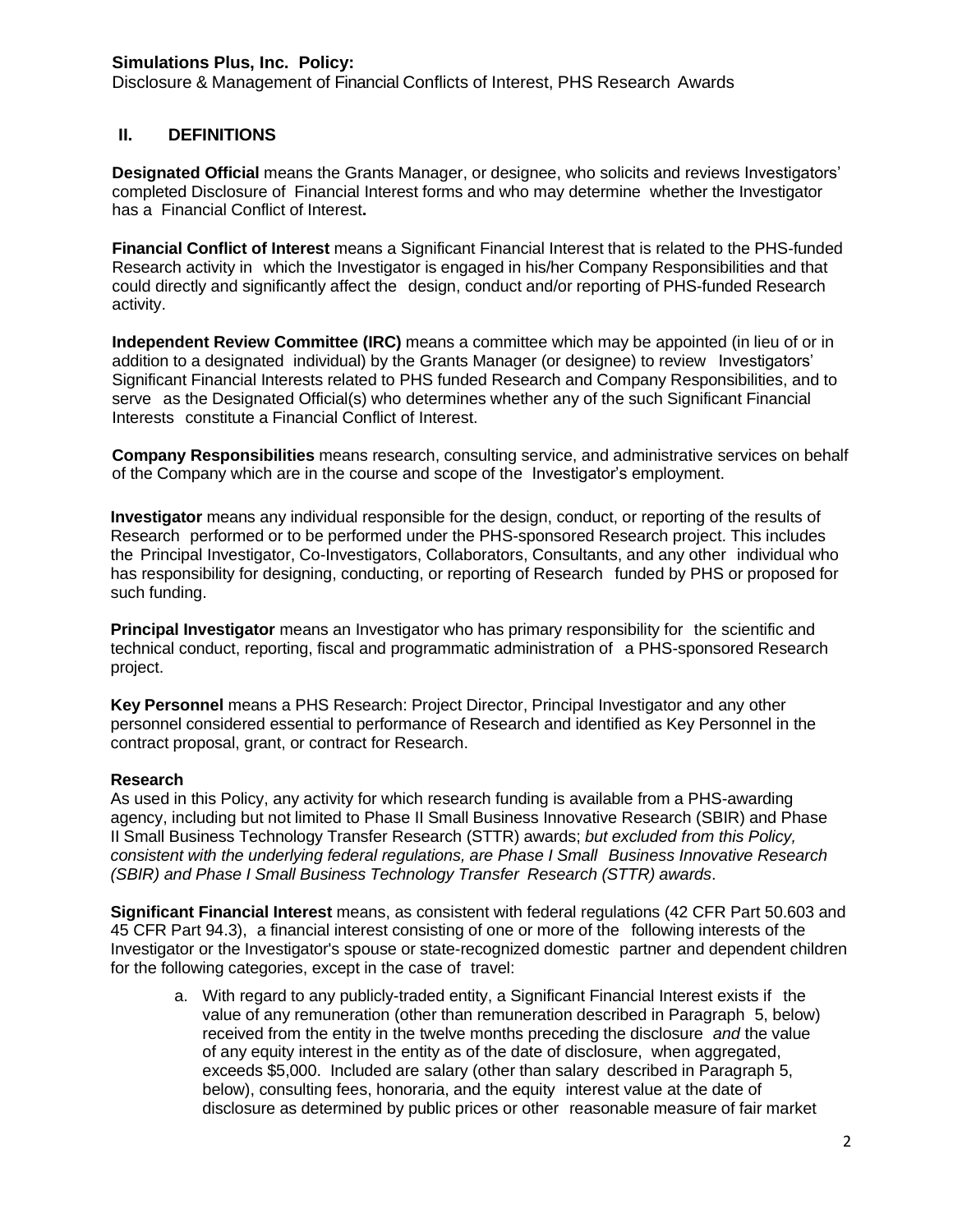Disclosure & Management of Financial Conflicts of Interest, PHS Research Awards

value.

- b. With regard to any non-publicly-traded entity, a Significant Financial Interest exists if the value of any remuneration (other than remuneration described in Paragraph 5, below) received from the entity in the twelve months preceding the disclosure, when aggregated, exceeds \$5,000, *or* when the Investigator (or the Investigator's spouse, state-recognized domestic partner, or dependent children) holds any equity interest.
- c. Intellectual property rights and interests, upon receipt of income, exceeding \$5,000 during the twelve months preceding disclosure from such rights and interests. However, Significant Financial Interests do not include royalties received from the Company.
- d. In the case of travel, sponsored travel or reimbursements made to or on behalf of, the Investigator, regardless of amount, by a for-profit or non-profit entity related to the Investigator's Company Responsibilities. However, Significant Financial Interests do not include travel reimbursed or paid by a federal, state, or local government agency, a U.S. institution of higher education, or a research institute, academic medical center or hospital affiliated with an institution of higher education.

The term "Significant Financial Interest" does not include the following types of financial interests:

- i. Salary, royalties, or other payments made by the Company to a Company Investigator who is currently employed or otherwise appointed by the Company;
- ii. income from seminars, lectures, teaching engagements, or service on advisory committees or review panels sponsored by a federal, state, or local government, agency, a U.S. institution of higher education, or a research institute, academic medical center or hospital affiliated with an institution of higher education; or
- iii. Income from investment vehicles, such as mutual funds and retirement funds, in which the Investigator does not directly control investment decisions.

#### **III. POLICY TERMS**

#### **A. DISCLOSURE OF SIGNIFICANT FINANCIAL INTERESTS**

**Investigators seeking PHS Research funding or receiving PHS Research support are required to disclose Significant Financial Interests related to their Company Responsibilities**. These Investigators shall submit a disclosure of Significant Financial Interests related to their Company Responsibilities in accordance with Company's procedures for disclosure.

The requirement that an Investigator disclose a Significant Financial Interest related to their Company Responsibilities under the terms of this Policy does not in and of itself imply the existence of an actual or potential Financial Conflict of Interest. The existence of a Financial Conflict of Interest, based upon the relationship of the Investigators' Significant Financial Interests to the Investigator's Company Responsibilities, is determined by a Designated Official or an IRC with input from the Investigator. If a Financial Conflict of Interest is identified, the Designated Official or the IRC shall recommend additional steps to manage or eliminate the conflict, to the Company management team to act on that recommendation.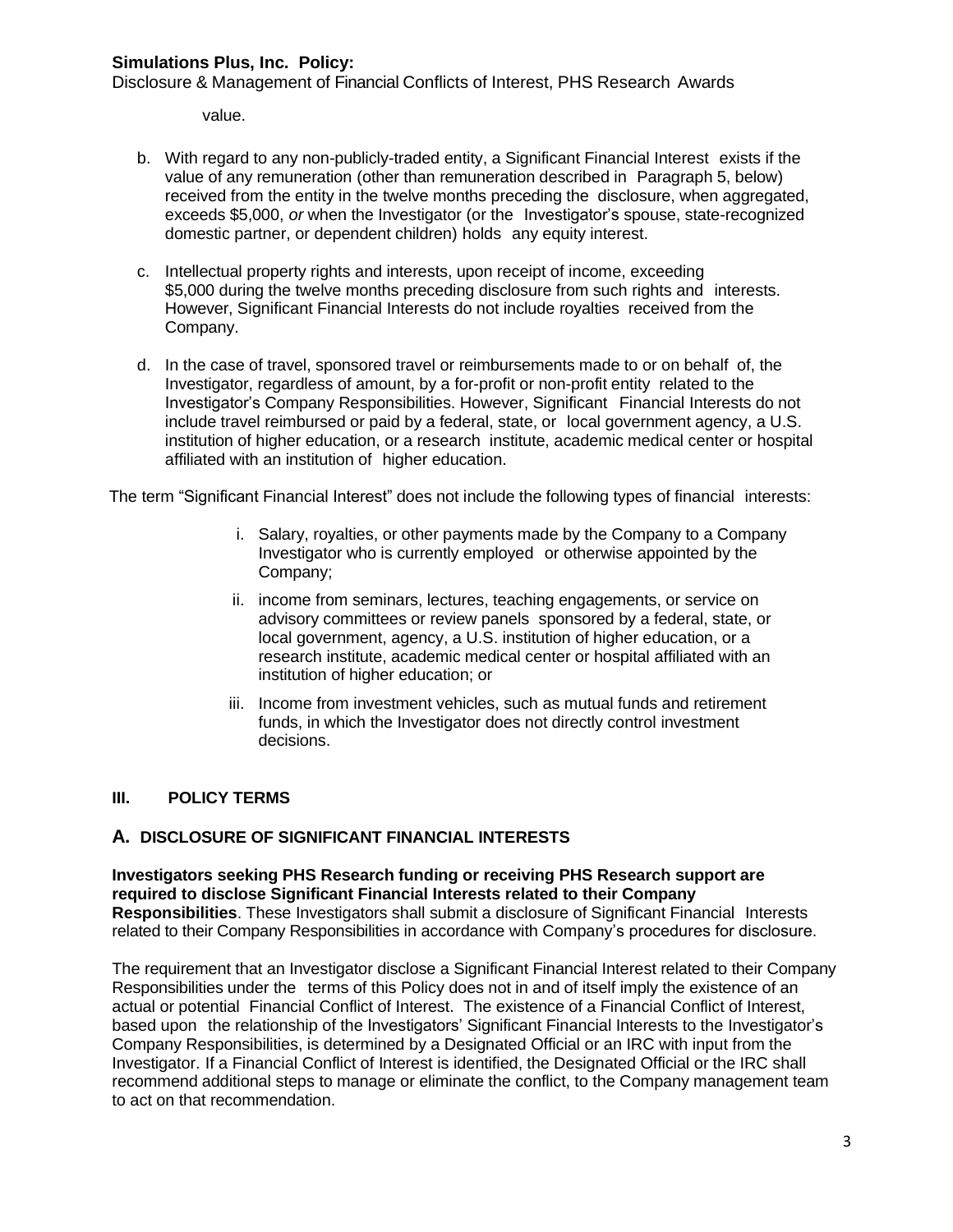Disclosure & Management of Financial Conflicts of Interest, PHS Research Awards

Investigators as defined by this Policy, shall disclose all Significant Financial Interests related to their Company Responsibilities to the Designated Official, no later than at the time of application for PHS funding for Research.

This initial disclosure responsibility is separate from and in addition to an Investigator's ongoing duty throughout the period of a PHS Research award to disclose to the Designated Official his or her Significant Financial Interests, and those of his or her spouse or state-recognized domestic partner, and dependent children), related to the Investigator's Company Responsibilities:

- Within 30 days of discovering or acquiring (e.g., through purchase, marriage or inheritance) any new Significant Financial Interest (with the exception of travel disclosures, noted below); and
- $\bullet$ At least annually throughout the period of the PHS Research award.

Before joining an ongoing PHS-funded Research project new Investigators must submit a disclosure of Significant Financial Interests related to their Company Responsibilities to the Designated Official.

Under the terms of this Policy, a Principal Investigator must identify all Investigators on the Research award who (that is, all individuals who will have responsibility for designing, conducting, or reporting the Research to be funded by PHS) are required to disclose Significant Financial Interests related to their Company Responsibilities. Sponsored or reimbursed travel related to their Company Responsibilities may be disclosed.

Collaborators from other institutions who share responsibility for the design, conduct or reporting of Research results, and who will be conducting Research under a sub-grant or subcontract from the Company are expected to comply with the policies and procedures for disclosure and review of a Significant Financial Interest at the institution at which they are employed or, if their institution does not have a conflict of interest policy that complies with the DHHS regulations, they must comply with the Company's Policy and procedures for disclosure and review of a Significant Financial Interests related to PHS- sponsored Research awards. Subawards for PHS-sponsored Research issued by the Company will ask the subrecipient institution to certify that its policy is in compliance with DHHS conflict of interest regulations, and unless the subrecipient does not have a DHHS-compliant policy, will indicate that the recipient organization is responsible for reviewing the disclosures submitted by its Investigators and, if a Financial Conflict of Interest is identified, for sending the Company notification of such conflict and of the subrecipient institution's plan to manage, reduce or eliminate such identified conflicts, in accordance with PHS reporting requirements.

Collaborators who share responsibility for the design, conduct, and reporting of Research results and who will participate in Research under an independent consulting agreement issued by the Company should be identified as Investigators by the Principal Investigator and should complete the Company disclosure forms. If, upon review, the Company determines that identified Financial Conflict of Interests could directly and significantly affect the design, conduct, or reporting of the Research to be performed under the agreement, consultants will be expected to adhere to the plans put in place to eliminate, reduce or manage such identified conflicts of interest.

### **B. REVIEW OF DISCLOSURES; MANAGEMENT PLAN**

With each PHS Research proposal, progress report, incremental funding or extension, Investigators' Significant Financial Interests disclosures will be reviewed by the Designated Official to determine whether there are any Significant Financial Interests that reasonably appear to be related to Investigator's Company Responsibilities and the PHS-funded Research activity in which the Investigator is engaged. Investigators shall have an opportunity to indicate whether or not they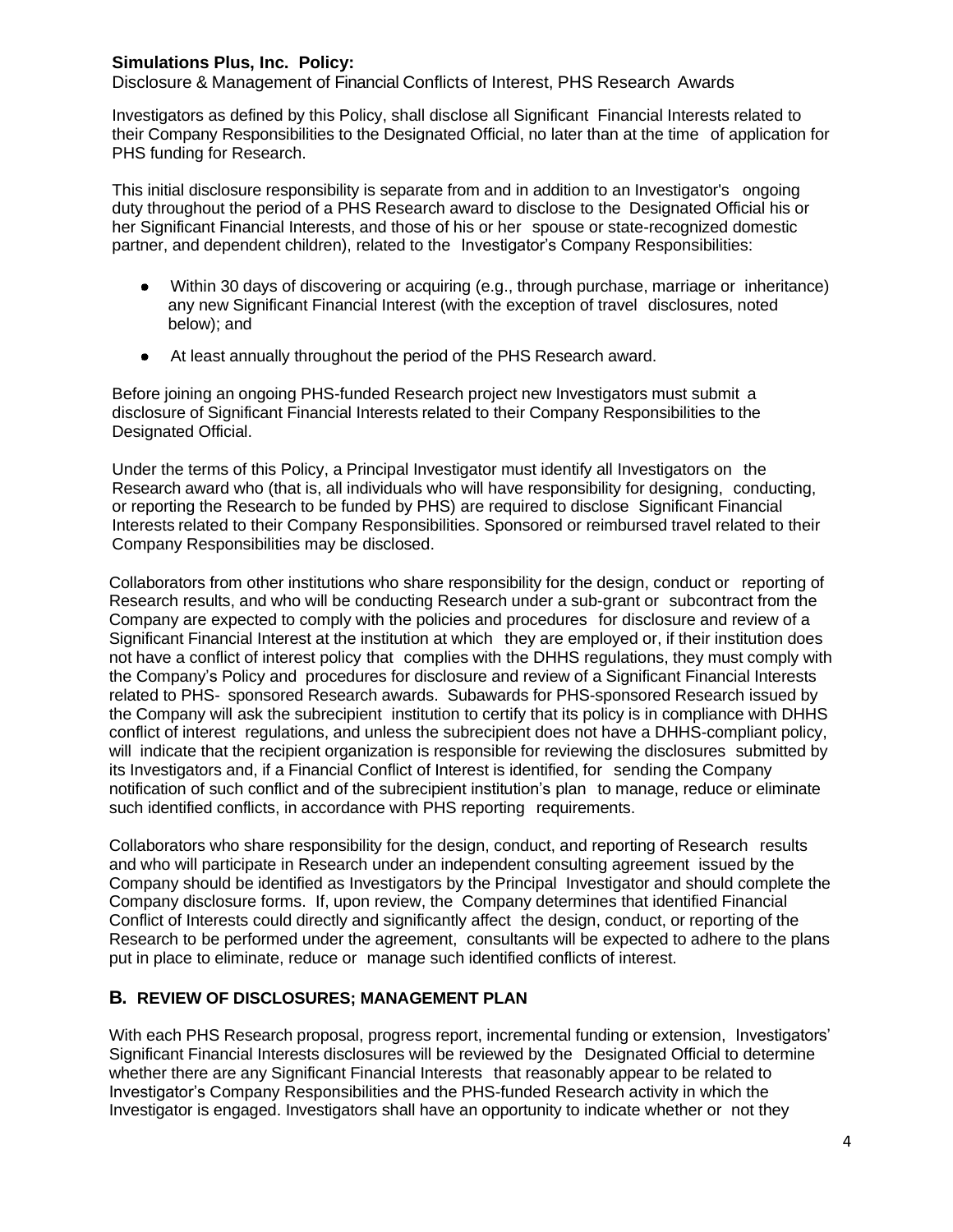Disclosure & Management of Financial Conflicts of Interest, PHS Research Awards

believe the Significant Financial Interest(s) related to their Company Responsibilities that they reported are related to their PHS-funded Research activities.

In the event that the Designated Official(s) conclude that an Investigator's Significant Financial Interest related to the Investigator's Company Responsibilities reasonably appears to directly and significantly affect the design, conduct or reporting of the PHS-funded Research; or is in an entity whose financial interest could be affected by the Research, the Disclosure and appropriate documentation shall be forwarded to the IRC for consideration and recommendation about whether any conditions or restrictions should be placed on the project to eliminate or manage the Financial Conflict of Interest before the support can be accepted. The Company Management Team (Company CFO, Chief Science Officer, and Grants Manager, or each of their designees) shall then make the decision about whether any conditions or restrictions should be placed on the project to eliminate or manage the Financial Conflict of Interest through a management plan before the support can be accepted.

Should management plan be the course of action, the management plan is to be implemented prior to the Company's expenditure of PHS funds awarded for the Research, and shall specify the actions that are required to manage the Financial Conflict of Interest, including:

- The role and principal duties of the conflicted Investigator with respect to the Research;
- Terms and conditions of the management plan;
- How the management plan will safeguard objectivity in the Research activity;
- How the management plan will confirm the Investigator's compliance; and
- $\bullet$ How and who will monitor the plan's implementation.

The same review process takes place when an Investigator reports a new Significant Financial Interest related to the Investigator's Company Responsibilities.

# **C. REPORTING TO PHS**

Prior to the Company's expenditure of any funds provided under a PHS Research award, the Company must provide to the PHS funding agency an initial report regarding an Investigator's Financial Conflict of Interest. If Financial Conflicts of Interest are eliminated before research funds are expended, the Company is not required to submit a report to the PHS funding agency.

During the period of the PHS Research award, the Company shall, within 60 days of receipt of disclosure of a new or newly-discovered Significant Financial Interest related to the Investigator's Company Responsibilities, review the disclosure, determine whether it is related to PHS-funded Research, determine whether it constitutes a Financial Conflict of Interest, and if so, implement a management plan and report the Financial Conflict of Interest to the PHS funding agency.

For any Financial Conflict of Interest that the Company reports to a PHS awarding agency, the Company shall provide to the PHS awarding agency an annual Financial Conflict of Interest report that addresses the status of the conflict and any changes to the management plan, for the duration of the PHS Research project. The annual report shall specify whether the Financial Conflict of Interest is still being managed or explain why it no longer exists. The Company must provide annual reports to the PHS awarding agency for the duration of the Research project period ((including extensions with or without funds).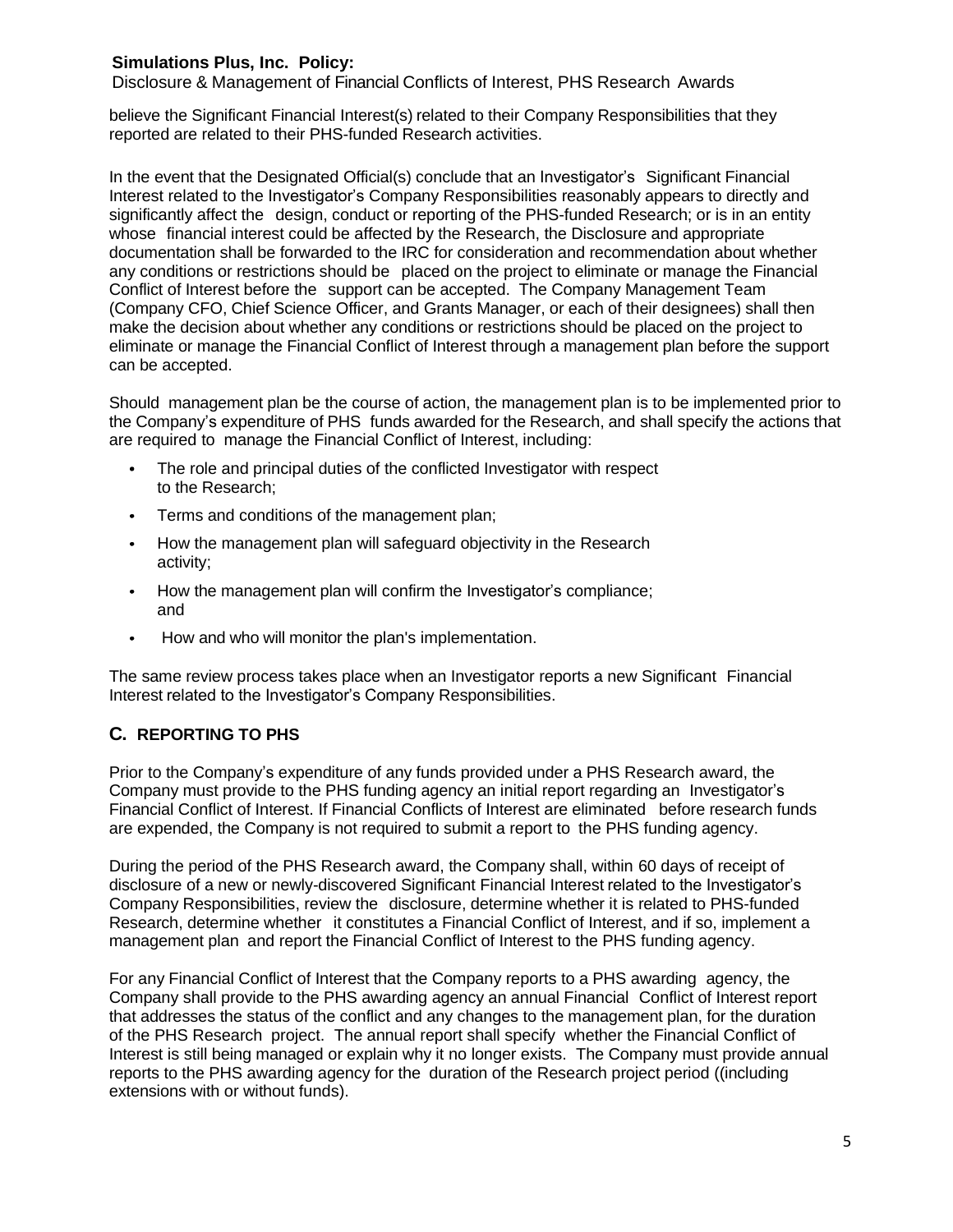Disclosure & Management of Financial Conflicts of Interest, PHS Research Awards

Within 60 days of determining that a Financial Conflict of Interest exists for a new Investigator who joins an ongoing PHS-funded Research activity, the Company must implement a management plan and submit a report to the PHS funding agency regarding the same.

## **D. MONITORING OF MANAGEMENT PLAN**

A management plan put in place by the Company shall specify the way in which the Investigator's compliance with the management plan will be monitored on an ongoing basis until completion of the PHS-funded Research project.

## **E. RETROSPECTIVE REVIEWS AND MITIGATION REPORTS**

When during the course on ongoing PHS-funded Research project, the Company identifies a Significant Financial Interest related to the Investigator's Company Responsibilities that was not disclosed in a timely manner by an Investigator or which was not previously reviewed, the Designated Official will, within 60 days, review such Significant Financial Interest to determine whether it is related to PHS- funded Research activity, determine whether a Financial Conflict of Interest exists, and if so, implement a management plan.

In addition, whenever a Financial Conflict of Interest is not identified or managed in a timely manner, regardless of whether the Investigator did not disclose an Significant Financial Interest that was later determined to be a Financial Conflict of Interest, or the Company did not review or manage the Financial Conflict of Interest, or the Investigator failed to comply with a previously implemented management plan, the Company must within 120 days of the determination of non-compliance, complete a retrospective review of the Investigator's activities and the PHS-funded Research. The purpose of this retrospective review is to determine if the ongoing PHS-funded Research was biased in its design, conduct or reporting. The Company will document the retrospective review; such documentation will include the Research project number; project title; name of Investigator with the Financial Conflict of Interest; name of the entity with which the Investigator has a Financial Conflict of Interest; the reasons for the retrospective review; detailed methodology used for the retrospective review; and review findings and conclusions. Based on the results of the retrospective review, if appropriate, the previously submitted Financial Conflict of Interest report should be updated to specify the actions that the Company will take to manage the identified Financial Conflict of Interest going forward.

If bias was found during the retrospective review, the Company will promptly notify the PHS funding agency for the PHS-funded Research and will draft a mitigation report that at a minimum documents the key elements of the retrospective review, describes the impact of the bias on the research, and outlines the Company's plans to eliminate or mitigate the effect of the bias.

# **F. RECORD RETENTION**

Records of financial disclosures and the Company's review of, or response to such disclosures, whether or not a disclosure resulted in the Company's determination of a Financial Conflict of Interest, and all substantive actions under this Policy or retrospective review shall be maintained for at least 3 years from the date of submission of the final expenditure report or, for awards that are renewed quarterly or annually, from the date of the submission of the quarterly or annual financial report. for the PHS-funded Research award or as otherwise required under 45 CFR 74.53(b) and 92.42(b)(pertaining to pending litigation and audits, or where real property and equipment purchased under the Research award are retained beyond 3 years, when records are transferred to or maintained by the DHHS Research awarding agency, or indirect cost proposals and cost allocation plans. Records relating to unfunded Research awards need not be retained.